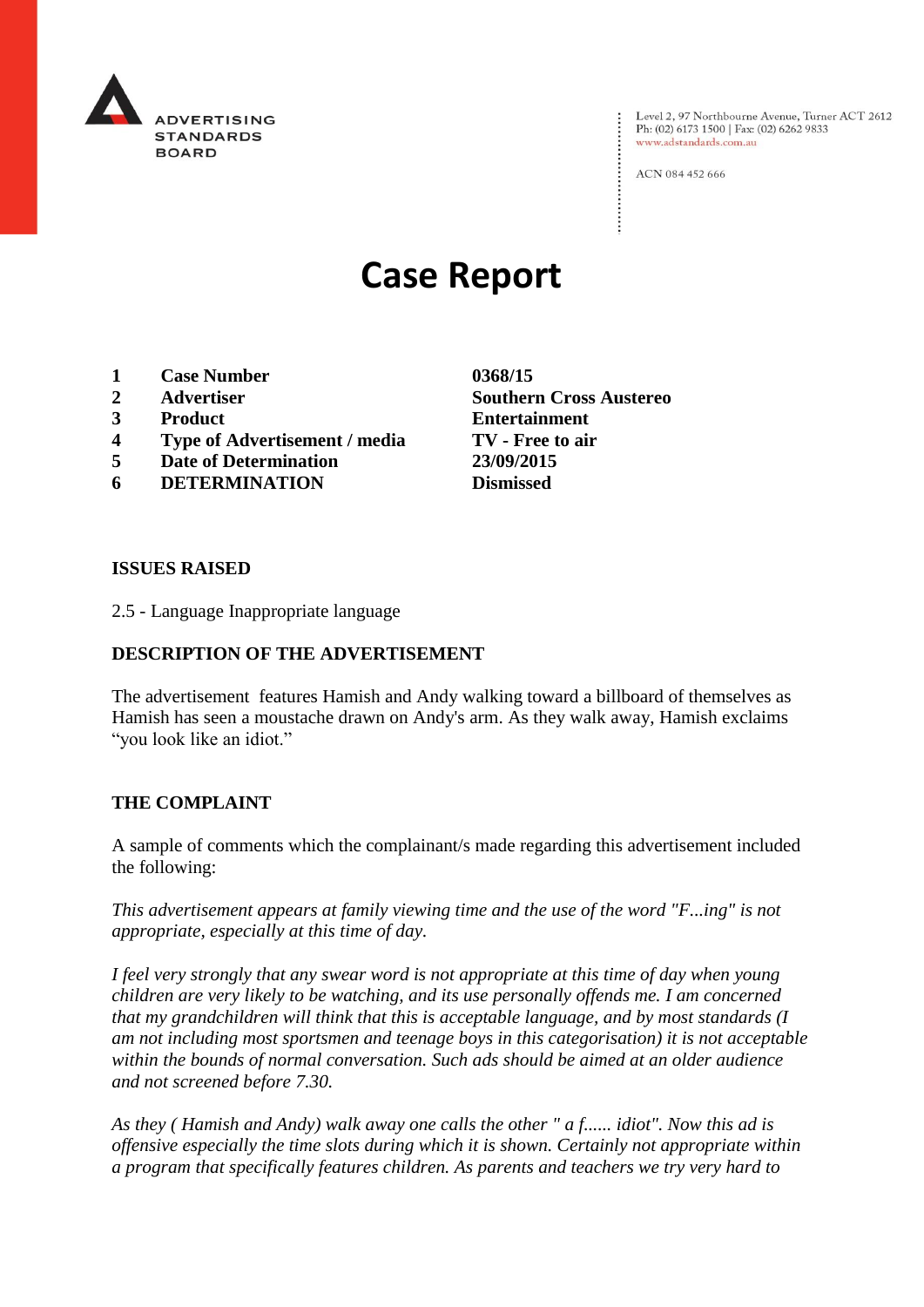*teach the inappropriateness of both words.*

*Hamish swears about his appearance which is unnecessary, vulgar and on during the day. There is no reason to say the f.... Word. Why would this be allowed? Children are watching and bad language is a rising bad habit!!*

*The language used at the end of the commercial, using the words"you look stupid" is poor language to be used in front of pre school - school age children. Teaching your children that its not ok to be spoken to that way or to speak to others that way, then this ad comes on and goes against everything you teach them. I am complaining as my 5 year old daughter asked me why its ok for them to call each other stupid.... I was dumbfounded that channel 7 would allow this ad during this timeslot.*

#### **THE ADVERTISER'S RESPONSE**

Comments which the advertiser made in response to the complainant/s regarding this advertisement include the following:

*We confirm that an advertisement was broadcast on 7Mate promoting Southern Cross Austereo. We have examined the provisions of the AANA Code of Ethics, and in particular Section 2 Consumer Complaints ("the Codes").*

*We submit that the Advertisement is not in breach of section 2.1 of the Codes. The Advertisement does not discriminate or seek to discriminate or vilify any persons or sections of the community based on their race, ethnicity, nationality, gender, age, sexual preference, religion, disability, mental illness or political belief.*

*Section 2.2 of the Codes states that the Advertisement must not appeal in a manner which is "exploitative and degrading of any individual or group of people". Again, the Advertisement is in no way exploitative or degrades any individual or group of people.* 

*Similarly we submit that Section 2.3 of the Codes also does not apply as the Advertisement does not present or portray violence.*

*We have also reviewed Sections 2.4 and 2.6 of the Codes which refer to sex and health and safety, respectively, and submit that these provisions do not apply to this Advertisement. You have requested that we examine whether we have used language which is appropriate in the circumstances (including appropriate for the relevant audience and medium) and whether we have avoided strong or obscene language.*

*We acknowledge that the relevant audience during the relevant time slot may include children.*

*We submit that the language used in the Advertisement is very mild and would not be considered by the relevant audience to be strong or obscene.*

*We respectfully submit that no breach of section 2.5 has occurred.*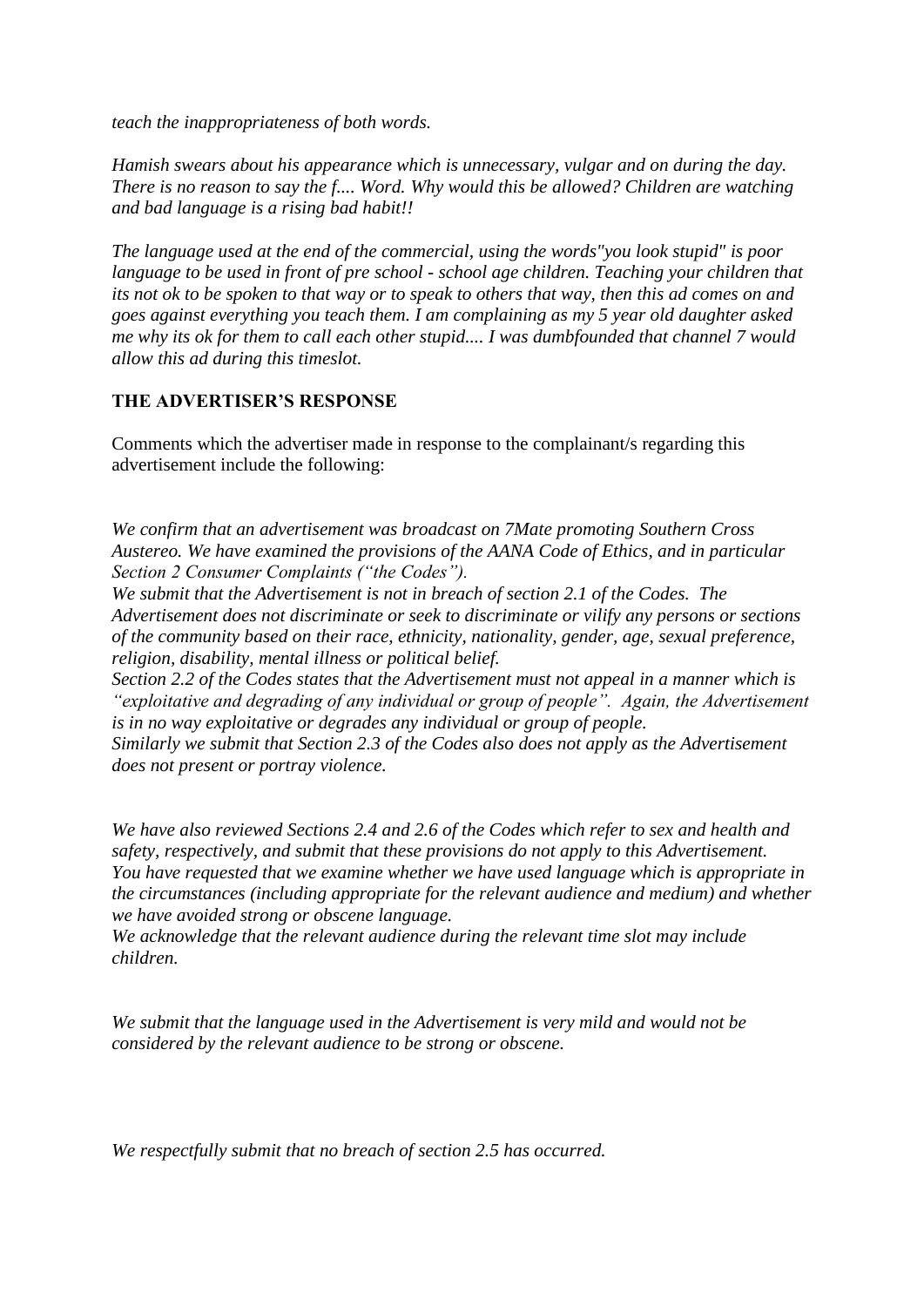*We therefore submit that the Advertisement is highly likely to be non-controversial to the audience and contend that this is in no way an infringement of the Codes and should in no way be reflected as such in the determination of the Board.* 

*We do not consider that this complaint falls within the remit if the AANA Code of Advertising and Marketing Communications to Children, or the AANA Food and Beverages Marketing Communications Code, and we confirm that there has been no agency or media buyer involvement in this matter.*

*We look forward to the Board's determinations in this matter. In the meantime, please contact me should you require any further information in relation to this matter.*

*Additional Response:*

*We refer to your letter dated 9 September 2015 regarding a further complaint made under Section 2 of the AANA Advertiser Code of Ethics received by the Advertising Standards Bureau on 5 September 2015.*

*We further refer to our letter dated 8 September 2015 responding to the initial complaint in respect of the Advertisement (the "Initial Response").*

*In addition to the submissions made in the Initial Response, we submit that the word "fucking" was not used at any point in the Advertisement. The script and video will evidence this.*

*We look forward to the Board's determinations in this matter.* 

### **THE DETERMINATION**

The Advertising Standards Board ("Board") considered whether this advertisement breaches Section 2 of the Advertiser Code of Ethics (the "Code").

The Board noted the complainant's concern that the advertisement includes language that is inappropriate and not suitable for children.

The Board viewed the advertisement and noted the advertiser's response.

The Board considered whether the advertisement was in breach of Section 2.5 of the Code. Section 2.5 of the Code states: "Advertising or Marketing Communications shall only use language which is appropriate in the circumstances (including appropriate for the relevant audience and medium). Strong or obscene language shall be avoided".

The Board noted that complainants referred to the use of the "f- word" in the advertisement and determined that, having viewed the advertisement, the words "fuck" or "fucking idiot" as identified by some complainants are not actually used in the advertisement. On this basis the Board could only consider the appropriateness of the language used in the advertisement. The Board noted this television advertisement features Hamish and Andy – media personalities, walking across an open space toward a billboard of them. Hamish is pointing out that someone has drawn a moustache on Andy. At the end of the advertisement Hamish